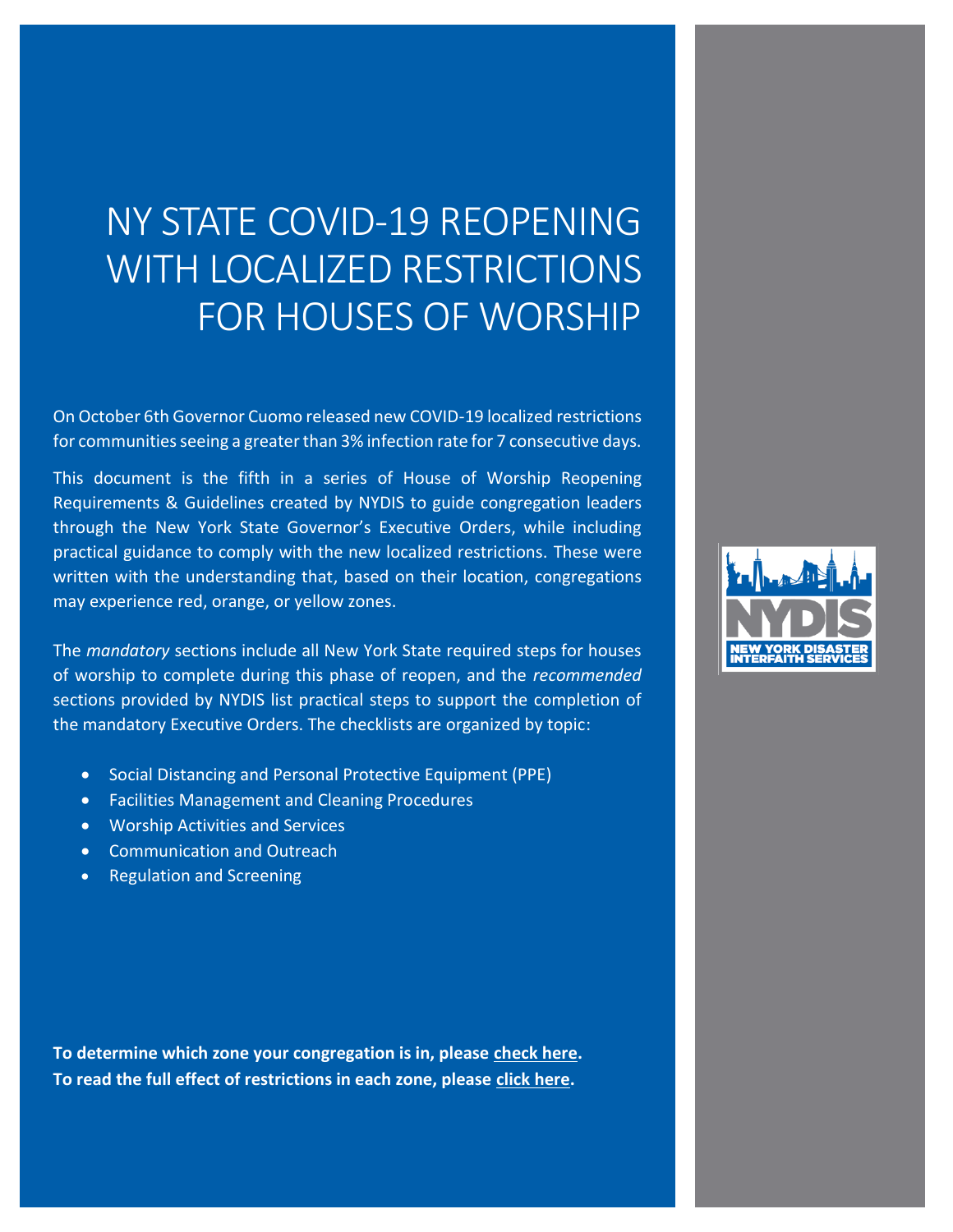|   | $\Box$ Red Zone: Limit size of indoor worship gatherings to no more than 10 people or 25% of the maximum<br>occupancy of the specific area in use, whichever is fewer.    |
|---|---------------------------------------------------------------------------------------------------------------------------------------------------------------------------|
|   | $\Box$ Orange Zone: Limit size of indoor worship gatherings to no more than 25 people or 33% of the maximum<br>occupancy of the specific area in use, whichever is fewer. |
|   | $\Box$ Yellow Zone and No Zone: Limit size of indoor worship gatherings to no more than 50% of the maximum<br>occupancy of the specific area in use.                      |
| H | Non-Cluster Zone: Limit size of indoor worship to no more than 50% of the maximum occupancy of the<br>specific area in use. No limit on outdoor worship.                  |

*Fines: Non-worship gatherings that violate the [restrictions in each zone](https://www1.nyc.gov/assets/doh/downloads/pdf/covid/covid-19-localized-restrictions.pdf) and individuals who encourage, promote, or organize mass gatherings outside of the restrictions are subject to fines of up to \$15,000/day. Additionally, individuals not wearing a mask in public may be fined up to \$1,000.* 

| <b>Social Distancing and Personal Protective Equipment (PPE)</b> |                                                                                                                                                                                                                                                                                                                                      |  |  |
|------------------------------------------------------------------|--------------------------------------------------------------------------------------------------------------------------------------------------------------------------------------------------------------------------------------------------------------------------------------------------------------------------------------|--|--|
|                                                                  | $\Box$ Obtain required permits for permissible outdoor gatherings. For events held outdoors in<br>NYC, fill out SAPO application form here, and for events in NYC Parks, fill out application<br>form here.                                                                                                                          |  |  |
|                                                                  | $\Box$ Ensure households stay 6 feet apart from each other at all times during indoor and<br>outdoor gatherings.                                                                                                                                                                                                                     |  |  |
| <b>Mandatory</b><br>[Under NY State                              | $\Box$ Require that masks or acceptable face coverings are worn when congregants, volunteers,<br>and/or attendees come within six feet of another person. This includes entering the<br>facility, passing people in hallways, and occupying small spaces where 6 feet of distancing<br>cannot be maintained.                         |  |  |
| <b>Executive Orders</b><br>published on                          | $\Box$ Facilities must provide clean face coverings for congregants who attend the service but<br>do not have their own appropriate face covering.                                                                                                                                                                                   |  |  |
| June 26, 2020 and<br><b>October 6, 2020]</b>                     | In small spaces where social distancing is not possible (such as elevators and vehicles),<br>$\Box$<br>only one person at a time may use the space, unless all individuals in such space are<br>wearing acceptable face coverings. In this case, occupancy must never exceed 50% of the<br>maximum capacity of the space or vehicle. |  |  |
|                                                                  | $\Box$ Build a physical barrier, such as plastic shielding walls, when face masks or physical<br>distancing is not feasible between congregants or attendees.                                                                                                                                                                        |  |  |
|                                                                  | If used, physical barriers should be put in place in accordance with OSHA guidelines                                                                                                                                                                                                                                                 |  |  |
|                                                                  | O Seek alternatives for in-person gatherings such as meeting via video or teleconferencing.<br>O When opting for in-person gatherings, try to meet outdoors instead of indoors to reduce<br>the chances of airborne transmission.                                                                                                    |  |  |
| <b>Recommended</b>                                               | O Increase ventilation with outdoor air to the greatest extent possible (e.g. opening<br>windows and doors), while maintaining safety protocols.                                                                                                                                                                                     |  |  |
|                                                                  | O Stagger schedules for staff members and volunteers to limit amount of contact and time<br>spent in the same area.                                                                                                                                                                                                                  |  |  |
|                                                                  | O Place marking tape on the ground to guide people to sit or stand six feet apart, including<br>six feet of spacing for instances when they may stand in line (i.e. forming lines for the<br>restroom).                                                                                                                              |  |  |
|                                                                  | O Recommend the use of face coverings at all times when indoors, even when 6 feet of<br>distance can be maintained.                                                                                                                                                                                                                  |  |  |
|                                                                  |                                                                                                                                                                                                                                                                                                                                      |  |  |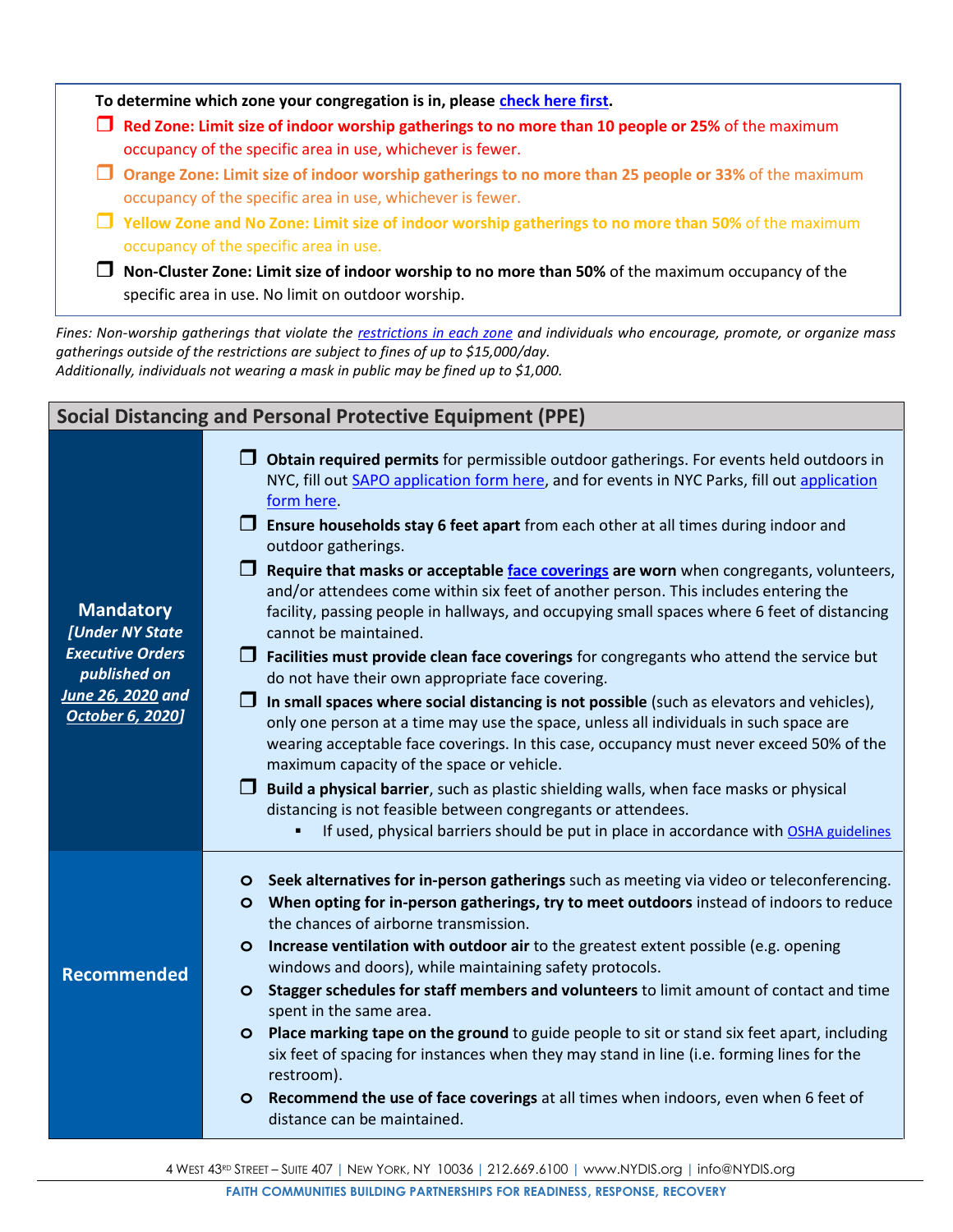| <b>Facilities Management &amp; Cleaning Procedures</b>                                                                  |                                                                                                                                                                                                                                                                                                                                                                                                                                                                                                                                                                                                                                                                                                                                                                                                                                                                                                                                                                                                                                                                                                                                                                                                                                                                                                                                                                                                                                                                                                                                                                                                                                                                                                                                                                                                                                                                                                                                                                                                                                                  |  |  |
|-------------------------------------------------------------------------------------------------------------------------|--------------------------------------------------------------------------------------------------------------------------------------------------------------------------------------------------------------------------------------------------------------------------------------------------------------------------------------------------------------------------------------------------------------------------------------------------------------------------------------------------------------------------------------------------------------------------------------------------------------------------------------------------------------------------------------------------------------------------------------------------------------------------------------------------------------------------------------------------------------------------------------------------------------------------------------------------------------------------------------------------------------------------------------------------------------------------------------------------------------------------------------------------------------------------------------------------------------------------------------------------------------------------------------------------------------------------------------------------------------------------------------------------------------------------------------------------------------------------------------------------------------------------------------------------------------------------------------------------------------------------------------------------------------------------------------------------------------------------------------------------------------------------------------------------------------------------------------------------------------------------------------------------------------------------------------------------------------------------------------------------------------------------------------------------|--|--|
| <b>Mandatory</b><br>[Under NY State<br><b>Executive Orders</b><br>published on<br>June 26, 2020 and<br>October 6, 2020] | $\Box$ Adhere to hygiene, cleaning, and disinfection requirements from the Centers for<br>Disease Control and Prevention (CDC) and Department of Health (DOH) and maintain<br>cleaning logs on site that document date, time, and scope of cleaning.<br>$\Box$ Provide and maintain hand hygiene stations on site, as follows:<br>For handwashing: soap, running warm water, and disposable paper towels.<br>For hand sanitizer: an alcohol-based hand sanitizer containing at least 60%<br>$\bullet$<br>alcohol for areas where handwashing facilities may not be available or practical.<br>Hand sanitizer must be placed throughout the location for use by all congregants<br>and attendees. It should be placed in convenient locations such as points of<br>entrance and exit.<br>$\Box$ Regularly clean and disinfect the facility, conducting more frequent cleaning and<br>disinfection for high risk areas used by many individuals (e.g. restrooms) and for<br>frequently touched surfaces. To check if your cleaning products are effective against<br>COVID-19, search them by name or EPA number on this database.<br>$\Box$ Frequently disinfect commonly shared objects during gatherings to reduce the risk of<br>hand-to-hand transmission. Encourage participants to wear gloves or practice hand<br>hygiene before and after the handling of these items.<br>$\Box$ Place waste bins around the facility for disposal of soiled items.<br>$\Box$ Be prepared to follow the specific steps mentioned in the CDC Disinfection Protocol if<br>someone is suspected or confirmed to have COVID-19.<br>$\Box$ Determine your facility's capacity for in-person attendance complying with the current<br>phase mandates and inform congregants.<br>$\Box$ Create a cleaning log which documents the date and time of disinfection procedures for<br>each room being used in your facility. Details describing each step of disinfection should<br>be included. To see a template created by the NYC Health Department, click here. |  |  |
| <b>Recommended</b>                                                                                                      | O Remove non-essential objects in the facility that are frequently touched.<br>O Discourage people from sharing items that are difficult to clean, sanitize, or disinfect in<br>between use, such as food containers, tools, equipment, or supplies.<br>O Place hand sanitizer dispensers near shared and frequently touched objects to<br>encourage participants to use it immediately before and after touching the object.<br>O Frequently clean and disinfect smaller rooms that have high activity, such as restrooms.<br>Routinely clean ventilation systems to reduce the risk of airborne pathogen in the<br>$\circ$<br>facility. See the EPA's Ventilation and Coronavirus page to learn more.                                                                                                                                                                                                                                                                                                                                                                                                                                                                                                                                                                                                                                                                                                                                                                                                                                                                                                                                                                                                                                                                                                                                                                                                                                                                                                                                          |  |  |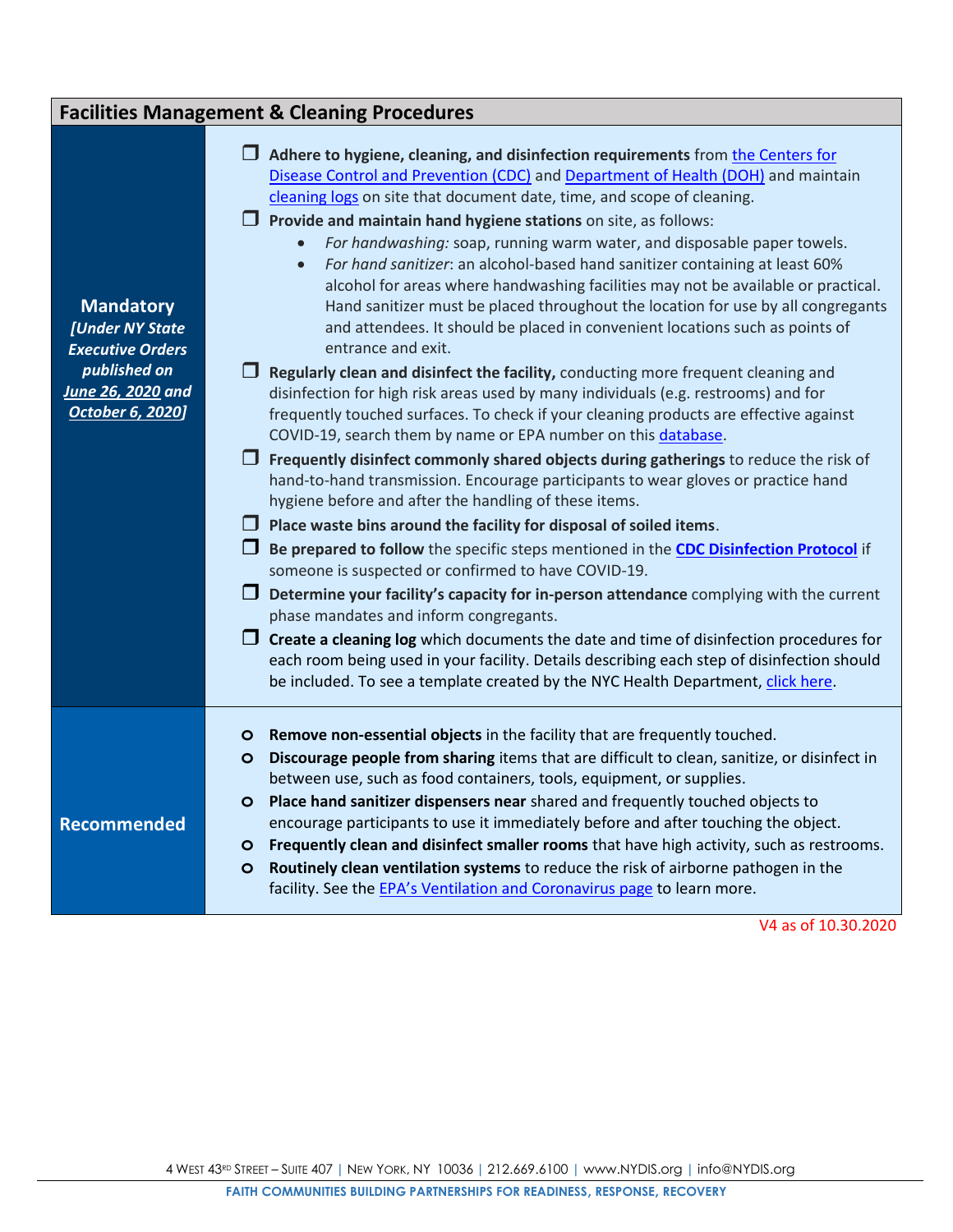| <b>Worship Activities and Services</b>                                                                                         |                                                                                                                                                                                                                                                                                                                                                                                                                                                                                                                                                                                                                                                                                                                                                                                                                                                                                                                                                                                                                                                                                                                                                                                                                                                                                                                                                                                                                                                                                                                                                                                                                                                                                                                                                                                                                                                                                                                                                         |  |  |  |
|--------------------------------------------------------------------------------------------------------------------------------|---------------------------------------------------------------------------------------------------------------------------------------------------------------------------------------------------------------------------------------------------------------------------------------------------------------------------------------------------------------------------------------------------------------------------------------------------------------------------------------------------------------------------------------------------------------------------------------------------------------------------------------------------------------------------------------------------------------------------------------------------------------------------------------------------------------------------------------------------------------------------------------------------------------------------------------------------------------------------------------------------------------------------------------------------------------------------------------------------------------------------------------------------------------------------------------------------------------------------------------------------------------------------------------------------------------------------------------------------------------------------------------------------------------------------------------------------------------------------------------------------------------------------------------------------------------------------------------------------------------------------------------------------------------------------------------------------------------------------------------------------------------------------------------------------------------------------------------------------------------------------------------------------------------------------------------------------------|--|--|--|
| <b>Mandatory</b><br>[Under NY State<br><b>Executive Orders</b><br>published on<br>June 26, 2020 and<br><b>October 6, 2020]</b> | Ensure people maintain 6 feet of distance between households during worship, including<br>when seated. Exception: when the core activity requires a shorter distance (e.g. pallbearing),<br>participants must wear a mask.<br>Ensure a distance of 12 feet is maintained from any person that is singing or projecting their<br>voice without a face covering. If closer than 12 feet, individuals must be protected by a face<br>covering or a clear impermeable barrier that reaches from the ground to above their head.<br>Reduce the use of objects touched by many. For example, instead of passing an offering plate<br>during the service, place an offering plate in a fixed location to reduce contact-to-contact virus<br>spread. It is strongly recommended to remove all non-essential ritual objects entirely.<br>Frequently disinfect commonly shared objects during worship (e.g. sacred objects) and<br>encourage participants to sanitize their hands before and after contact with the object.<br>• If cleaning or disinfection products cause safety hazards or degrade the material (e.g.<br>religious artifact), put in place hand hygiene stations, provide gloves, and/or limit the<br>number of individuals touching such material.<br>Prohibit sharing food or beverages within the facility. For rituals that include consumption or<br>offerings of food or drink (i.e. communion, food offerings) find alternatives such as individual<br>servings to reduce hand-to-hand virus transmission.<br>Restrict ceremonial handholding, shaking hands, hugging, and kissing with members of<br>different households during services or prayers. Instead, find an acceptable alternative<br>gesture of greeting that minimizes contact, such as a gentle bow.<br>For funeral-related services, prohibit touching, hugging, or kissing the body of a deceased<br>person who had confirmed or suspected COVID-19, per CDC guidance. |  |  |  |
| <b>Recommended</b>                                                                                                             | <b>Consult the CDC's Considerations for Gatherings &amp; Community Events.</b><br>$\circ$<br>Hold services outdoors whenever possible (e.g. outdoor service for religious gatherings or<br>$\circ$<br>graveside-only service for funerals).<br>O Offer multiple service times to reduce the number of congregants together in the facility.<br>Create pre-registration for in-person gatherings to abide by occupancy limits. To see a<br>$\circ$<br>registration form template created by NYDIS, click here.<br>O Adapt ritual worship activities and remove all non-essential items to minimize contact<br>between individuals and commonly touched objects and surfaces.<br>Remove religious texts from use and encourage congregation members to bring their own.<br>$\circ$<br>Alternatively, houses of worship can use technology to project liturgy on the walls or replicate<br>all songs and prayers into single-use photocopied bulletins.<br>Find alternatives for group singing such as instrumental or pre-recorded music. Instruments<br>$\circ$<br>used should be sanitized before and after each use, instrument sharing should be minimized.<br>Microphones should not be shared between multiple people during a service. Alternatives<br>$\circ$<br>include assigning one dedicated microphone per person or utilizing microphone covers that<br>are replaced between each person's use.<br>Empty fonts or other water-related ceremonial spaces to prohibit spread of the virus. Avoid<br>$\circ$<br>rituals involving physical touch and water-based elements (i.e. water baptisms).                                                                                                                                                                                                                                                                                                                                               |  |  |  |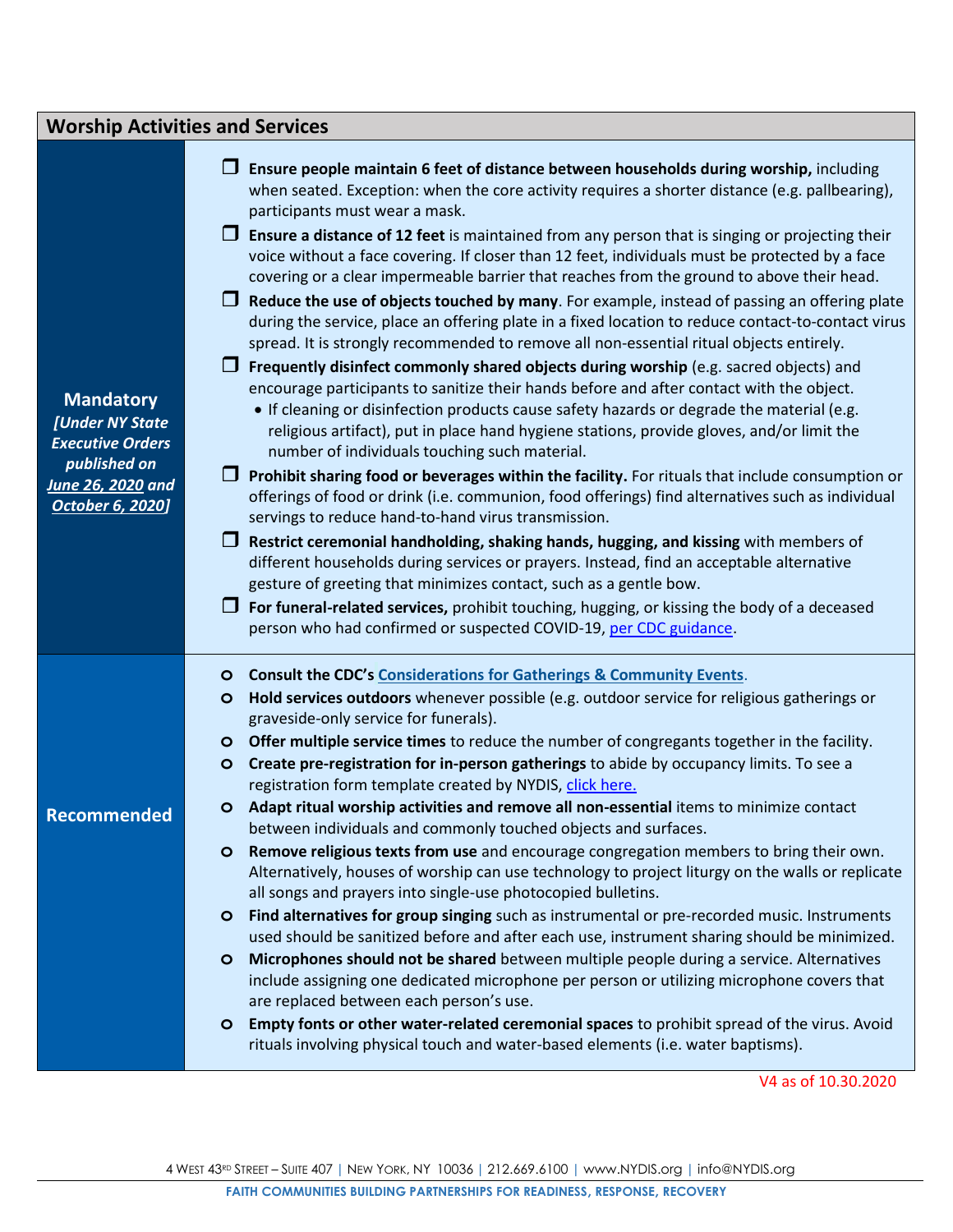| <b>Communication &amp; Outreach</b>                                                                                            |                                                                                                                                                                                                                                                                                                                                                                                                                                                                                                                                                                                                                                                                                                                                                                                                                                                                                                                                                                                                                                                                                                                                                                                                                                                                                                                                                                                                                                                                                                                                                                                                                                                                                                                                                                                                                                                                                                                                                                                                                                                                                                                                                                                                                      |  |  |  |
|--------------------------------------------------------------------------------------------------------------------------------|----------------------------------------------------------------------------------------------------------------------------------------------------------------------------------------------------------------------------------------------------------------------------------------------------------------------------------------------------------------------------------------------------------------------------------------------------------------------------------------------------------------------------------------------------------------------------------------------------------------------------------------------------------------------------------------------------------------------------------------------------------------------------------------------------------------------------------------------------------------------------------------------------------------------------------------------------------------------------------------------------------------------------------------------------------------------------------------------------------------------------------------------------------------------------------------------------------------------------------------------------------------------------------------------------------------------------------------------------------------------------------------------------------------------------------------------------------------------------------------------------------------------------------------------------------------------------------------------------------------------------------------------------------------------------------------------------------------------------------------------------------------------------------------------------------------------------------------------------------------------------------------------------------------------------------------------------------------------------------------------------------------------------------------------------------------------------------------------------------------------------------------------------------------------------------------------------------------------|--|--|--|
| <b>Mandatory</b><br>[Under NY State<br><b>Executive Orders</b><br>published on<br>June 26, 2020 and<br><b>October 6, 2020]</b> | Affirm you have reviewed and understand the state-issued industry guidelines, and that you<br>will implement them.<br>Post CDC signage throughout the facility to remind individuals to:<br>Stay home if sick (CDC Image)<br>Wear a face covering (CDC Image)<br>$\bullet$<br><b>Adhere to physical distancing instructions (CDC Image)</b><br>$\bullet$<br>Stop the spread of germs (CDC Image)<br>$\bullet$<br>Follow hand hygiene and cleaning and disinfection guidelines (CDC Image)<br>$\bullet$<br>Report symptoms of or exposure to COVID-19, and how they should do so (CDC Image)<br>$\bullet$<br>Conspicuously post completed safety plans on site.                                                                                                                                                                                                                                                                                                                                                                                                                                                                                                                                                                                                                                                                                                                                                                                                                                                                                                                                                                                                                                                                                                                                                                                                                                                                                                                                                                                                                                                                                                                                                       |  |  |  |
| <b>Recommended</b>                                                                                                             | Congregations should write and implement their own Crisis and Emergency Risk<br>$\circ$<br><b>Communications (CERC) Plan.</b> For guidance, see National Disaster Interfaiths Network's CERC<br><b>Tip Sheet</b><br><b>O</b> Stay informed about local COVID-19 information and updates. Check for updates from local<br>health and other authorities, and share them widely with your distribution lists.<br>Maintain regular communication with members on all of your communication platforms; be<br>$\circ$<br>transparent about how decisions are being made and on the basis of what resources.<br>Provide accurate information and dispel rumors about the COVID-19 pandemic.<br>$\circ$<br>When announcing your plan to reopen for in-person gatherings to congregants, include<br>$\circ$<br>updates that detail new safety practices and procedures your congregation has put in place.<br><b>Clearly communicate expectations</b> for those who may plan to attend worship (i.e. wear face<br>covering, etc).<br>Inform congregants of maximum capacity for in-person attendance, and conduct<br>$\circ$<br>preregistration (either by phone or using an online form) to ensure gatherings do not exceed<br>the limit.<br>Encourage congregants at higher risk for severe illness to speak with their healthcare provider<br>$\circ$<br>before attending an in-person gathering. This includes older adults and people with underlying<br>medical conditions.<br>Maintain all online services for congregants who are unable to attend in-person gatherings.<br>O<br>Be prepared to provide additional emotional and spiritual support to congregants during in-<br>$\circ$<br>person gatherings, as this time apart has been particularly difficult.<br>Encourage staff and congregants to talk with people they trust about their concerns and how<br>$\circ$<br>they are feeling. Consider posting signs displaying SAMHSA's Disaster Distress Helpline for<br>confidential crisis counseling: call 1-800-985-5990, or text TalkWithUs to 66746.<br>O Offer support to groups of people stigmatized by COVID-19 and speak out against negative<br>behaviors to help counter stigma and discrimination. |  |  |  |